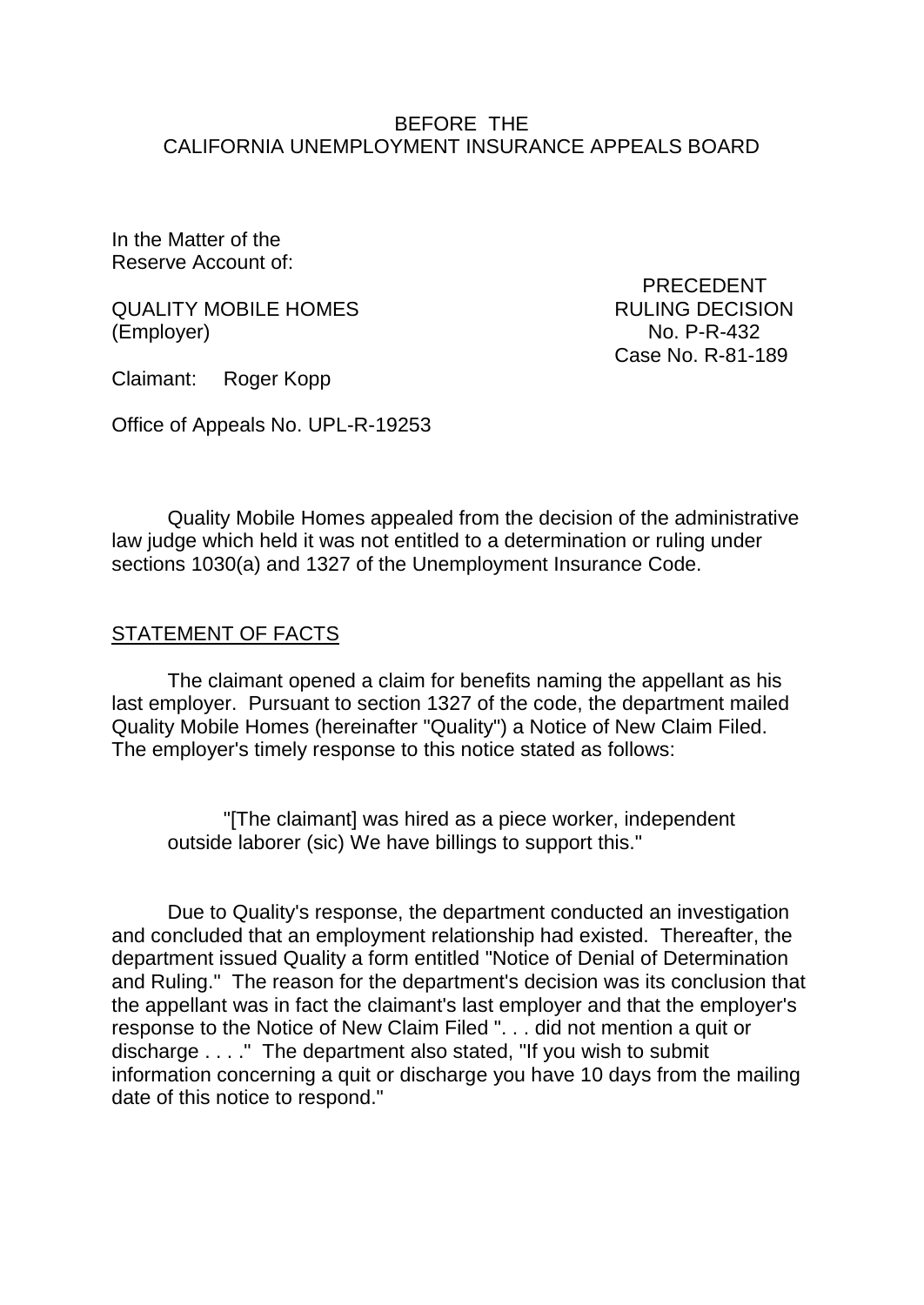Quality appealed from the department's notice to the administrative law judge who, without deciding the claimant's status as an employee or independent contractor, affirmed the department's denial of a determination and ruling.

P-R-432

#### REASONS FOR DECISION

The issue before us is whether or not the information furnished by Quality to the department in response to the Notice of New Claim Filed entitled it to a determination and/or a ruling.

Section 1327 of the Unemployment Insurance Code prescribes the kind of information a most recent employer is to provide the department in order to receive a determination pursuant to section 1328 of the code and thereby become a party to any proceedings with respect to the determination.

Section 1327 of the code, in pertinent part, provides:

"The department shall give a notice of the filing of a new or additional claim to the employing unit by which the claimant was last employed immediately preceding the filing of such claim. The employing unit so notified shall submit within 10 days after the mailing of such notice any facts then known which may affect the claimant's eligibility for benefits. . . ."

Section 1328 of the code, in pertinent part, provides:

"The department shall consider the facts submitted by an employer pursuant to Section 1327 and . . . make a determination as to the claimant's eligibility for benefits. The department shall promptly notify the claimant and any employer who prior to the determination has submitted any facts or given any notice pursuant to Section 1327 . . . of the determination . . . and the reasons therefor."

Subsection (a) of section 1030 of the code prescribes the kind of information a most recent employer is to provide the department in order to receive a ruling pursuant to subsection (c) of section 1030 of the code.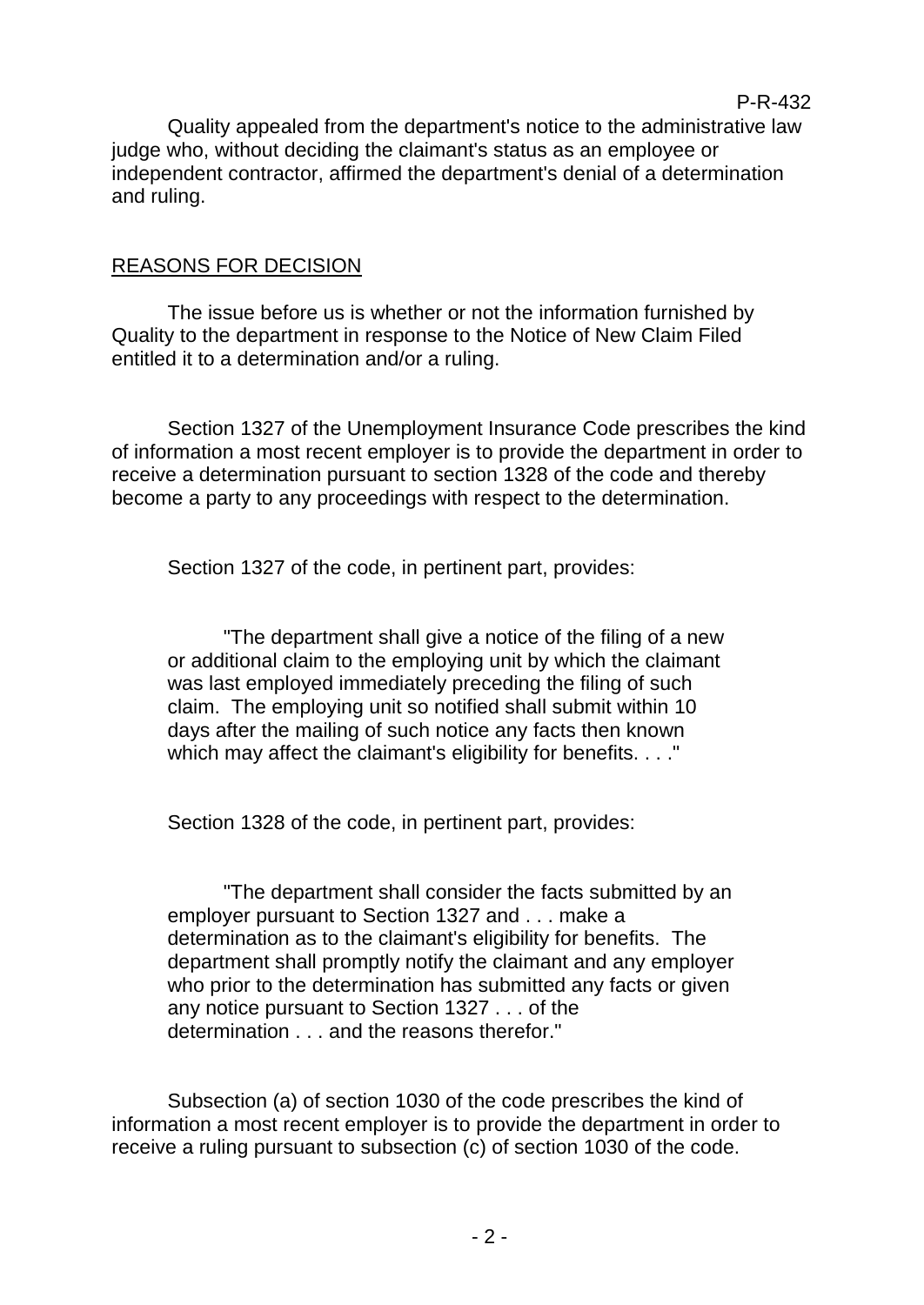Subsection (a) of section 1030 of the code, in pertinent part, provides:

"Any employer who is entitled under Section 1327 to receive notice of the filing of a new or additional claim may, within 10 days after mailing of such notice, submit to the department any facts within its possession disclosing whether the claimant left such employer's employ voluntarily and without good cause or was discharged from such employment for misconduct connected with his or her work . . . ."

Subsection (c) of section 1030 of the code, in pertinent part, provides:

"The department shall consider such facts together with any information in its possession and promptly notify the employer of its ruling as to the cause of the termination of the claimant's employment. . . ."

In order to decide the issue before us, we must analyze code sections 1327 and 1030(a) in order to ascertain the nature of the information each intends to elicit. In this respect, we must look primarily to the language used in each code section itself. Only where a statute is of doubtful meaning should we go beyond the language of the statute to determine its intent (E. Crawford, The Construction of Statutes 256 (1940)).

The meaning of the language in code sections 1030(a) and 1327 is plain and clearly expressed. It is apparent that these sections do not purport to elicit the same information.

Section 1030(a) specifically requires submission of "any facts . . . disclosing whether the claimant left such employer's employ voluntarily and without good cause or was discharged from such employment for misconduct connected with his or her work . . . ." This language clearly limits the information sought by the statute to "facts" relative to the termination **of** the employment relationship.

The information required by section 1327 is not as restrictive as that found in section 1030(a). Code section 1327 elicits information pertaining to "any facts . . . which may affect the claimant's eligibility for benefits."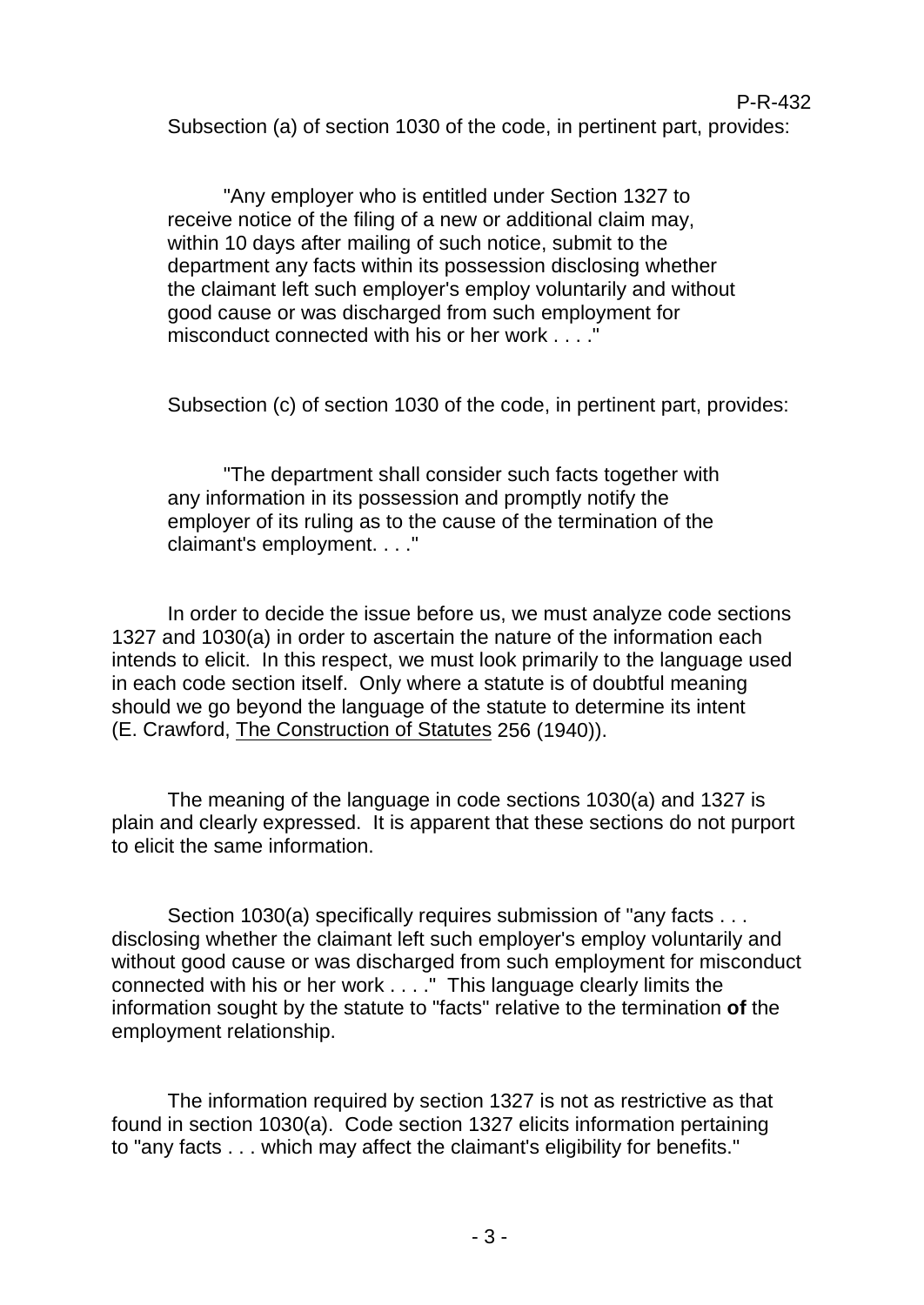Since there are factors in addition to the cause for termination of the employment relationship which may affect the claimant's eligibility for benefits, we conclude that section 1327 does not intend to restrict the information acceptable for compliance with its provisions to that required by section 1030(a).

This conclusion is buttressed by the purpose of the information obtained pursuant to each of the sections. Code section 1030(c) provides that the department is to consider the facts received pursuant to section 1030(a) and "notify the employer of its ruling as to the cause of the termination of the claimant's employment." The department's ruling will either relieve or not relieve the employer's reserve account of benefit charges. Such relief may be denied or granted solely on the basis of the cause for termination of the employment relationship (see section 1032 of the code). Accordingly, the information requested in section 1030(a) is required to specifically address the reason for termination of the employment relationship.

Section 1328 requires that the department consider the facts received pursuant to section 1327 and "make a determination as to the claimant's eligibility for benefits." Since a claimant's eligibility for benefits is dependent upon several factors in addition to the reason for termination of the employment relationship, e.g., availability, the information required to make a determination may include facts unrelated to the reason for termination of the employment relationship.

Based on the above, it is found that in order to comply with code section 1030(a) and thus become entitled to a ruling pursuant to section 1030(c), an employer or purported employer must provide the department with "facts" specifically addressing the cause for termination of the employment relationship.

It is also found that an employer or purported employer may comply with code section 1327 and thus become entitled to a determination pursuant to section 1328 by providing any facts which may affect the claimant's eligibility for benefits irrespective of the relevance such facts may have to the cause for termination of the employment relationship.

With respect to the procedure whereby the department granted Quality an additional ten days in which to submit facts concerning the separation, we find it proper and essential in a case such as this one.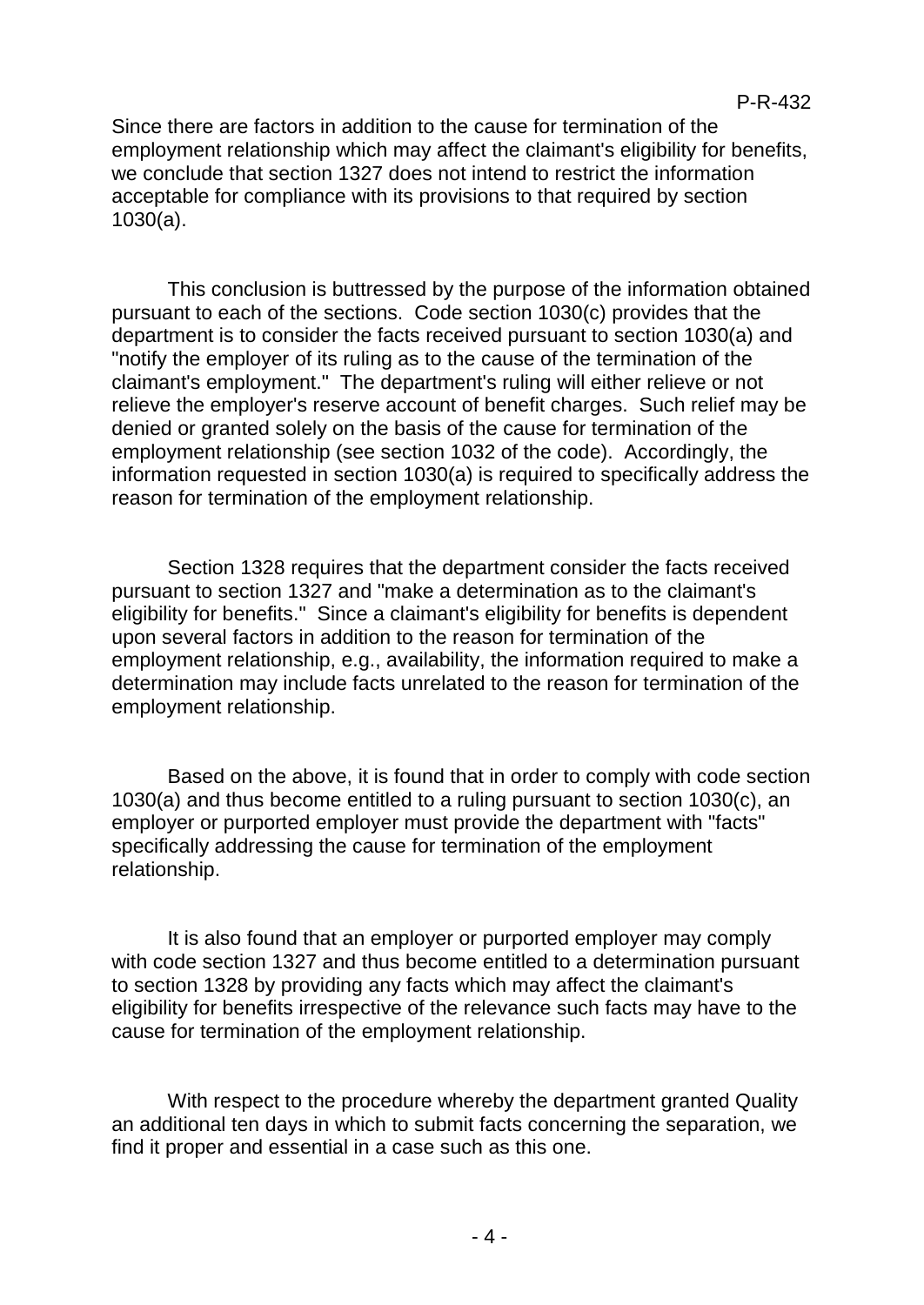It is settled that the relationship contemplated by the California Unemployment Insurance Code as the basis for requiring contributions to the Unemployment Insurance Fund is that of employer and employee. A principal for whom services are rendered by an independent contractor does not come within the scope of its provisions (Empire Star Mines v. California Employment Commission (1946), 28 Cal 2d 33, 168 P.2d 686).

It follows that the employment relationship is jurisdictional and must be established before a purported employer may be placed in the position of having to provide information prescribed by code sections which presuppose the very fact the purported employer denies.

For these reasons, it is found that the ten-day time limitation in section 1030(a) of the code, in cases where the employment relationship is disputed by the purported employer, commences to run upon the mailing of notice that the department has found such a relationship existed between the claimant and purported employer.

Here, Quality's initial response to the Notice of New Claim Filed did not refer to the circumstances surrounding termination of the purported employment relationship. Also, Quality elected not to submit such information when afforded an additional ten days in which to do so. Not having furnished "facts" disclosing the specific information requested in code section 1030(a), Quality was not entitled to a ruling under section 1030(c) of the code based on its response.

If Quality had submitted information as to the cause for termination of the purported employment relationship, such information would not have constituted an admission that an employment relationship had existed. On the contrary, Quality would have been entitled to a ruling and afforded the normal appeal rights with respect to the ruling issues as well as the status question. In future cases the department should make this known to the employer at the time the employer is provided the additional ten days to submit information.

Quality's response, however, did state that the claimant was not an employee, but was an independent contractor. Such an assertion, if true, could affect the claimant's eligibility for benefits. If finally determined that there was no employment relationship, the loss of wage credits attributable to the purported employer could affect the claimant's benefit amount or his eligibility to file a valid claim. Therefore, it is found that the information